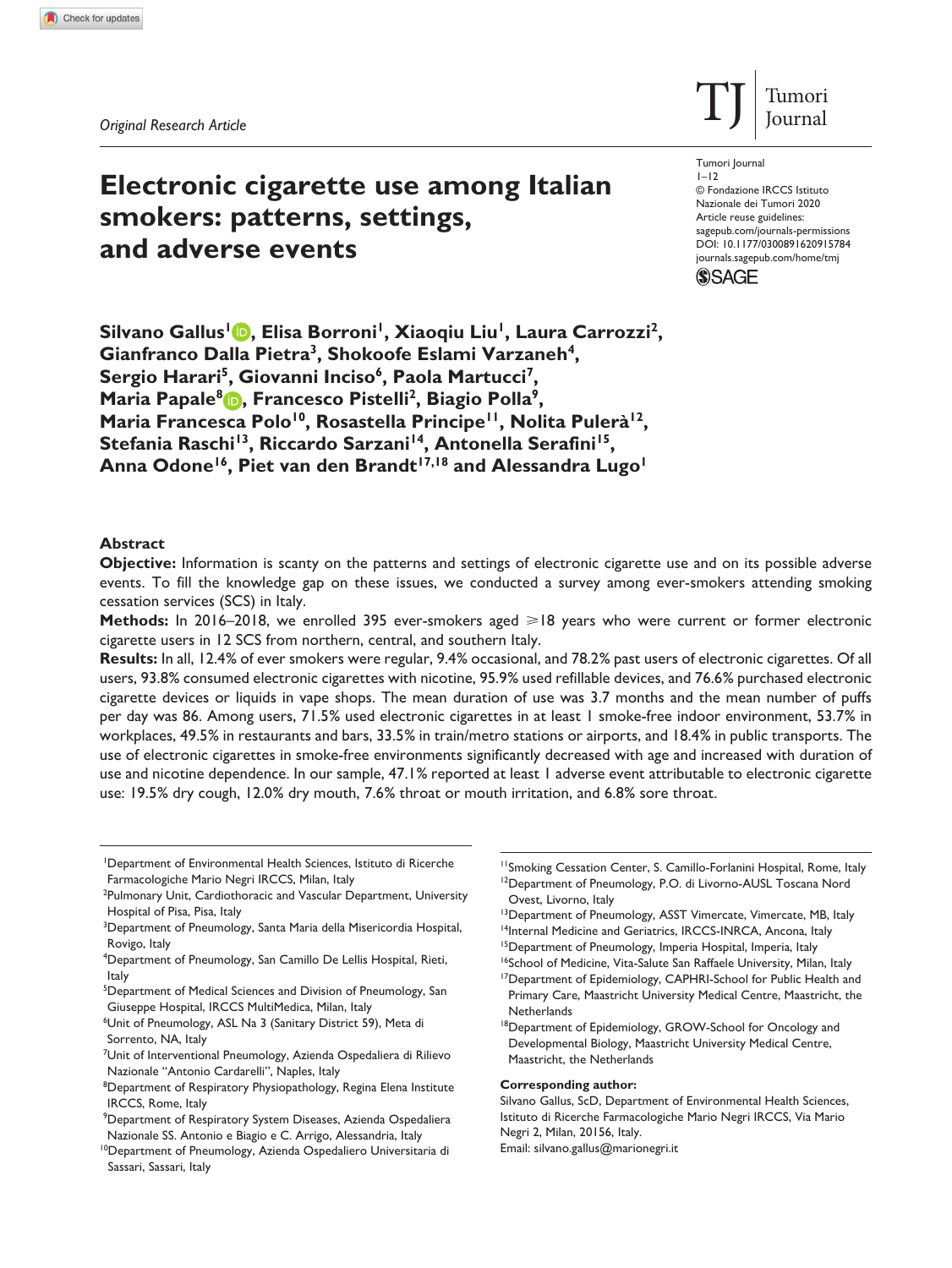**Conclusion:** In Italy, most conventional cigarette smokers use electronic cigarettes where smoking conventional cigarettes is prohibited. About half of users reported 1 or more symptoms attributable to electronic cigarettes, despite the relatively short duration of use.

## **Keywords**

E-cigarettes, adverse events, patterns of use, survey, Italy

Date received: 5 November 2019; revised: 13 January 2020; accepted: 18 February 2020

# **Introduction**

Electronic cigarettes are electronic devices containing a liquid heated to generate an inhalable vapor, which may contain nicotine.<sup>1,2</sup> In most high-income countries, electronic cigarettes were introduced into the market around 2010, and since then they have gained popularity worldwide.<sup>1,3,4</sup> In Europe, after an initial rapid spread of electronic cigarette use, $5$  its use increased only slightly, with the proportion of adult regular users rising from 1.5% in  $2014$  to  $1.8\%$  in  $2017<sup>6</sup>$  In Italy, the prevalence of adults who had ever tried electronic cigarettes remained stable around  $5\%$  in 2013–2018,<sup>1,4</sup> and the number of current regular users is limited (1.3% in 2018).<sup>1</sup>

In line with several scientific societies, $7,8$  the World Health Organization (WHO) recently warned against the use of electronic cigarette use not only for nonsmokers, but also as a smoking cessation strategy at a population level, stating that it is "undoubtedly harmful," there is insufficient evidence to support effectiveness in assisting smokers attempting to quit, and the majority of electronic cigarette users are dual users (i.e. concurrently using electronic cigarettes and conventional cigarettes).9

In 2013, the WHO recommended regulating electronic cigarette use and banning electronic cigarettes in indoor places where smoking conventional cigarettes is prohibited.10 Despite this, and despite the fact that the general population strongly supports the recommendation,  $11,12$  as of 2018, only 14 of the 28 European Union Member States had partially regulated use in smoke-free environments and only 4 European Union Member States had banned their use in all places where smoking is not allowed.13

Few studies have examined the patterns of use of electronic cigarette use in smoke-free environments. These studies concluded that the use of electronic cigarettes, particularly by young people, is common in places where smoking is banned.<sup>14,15</sup> Thus dual users do not simply replace some conventional cigarettes with less harmful products, but they presumably add the nicotine intake from electronic cigarettes to that from conventional cigarettes. No studies are available so far from Italy, where electronic cigarette use is prohibited only in schools,13 and no national legislation covers their use in indoor workplaces and other public places such as restaurants and bars, where bans can be set by the owner.

As recently noted by the  $WHO<sup>9</sup>$  current scientific evidence suggests that electronic cigarette use is not risk-free, and its harm should not be underestimated.16–18 Given that the majority of electronic cigarette users are dual users,  $19-22$ also in Italy, $\frac{1}{1}$  the combined use of these products may increase the dose of nicotine<sup>23</sup> and other harmful and potentially harmful substances, and consequently, their related symptoms.<sup>24</sup> Some studies, although mostly based on small or convenience samples,<sup>16</sup> have reported adverse events attributable to electronic cigarette use, including cough, wheeze, dry or irritated oral cavity, and increased heart rate.25–27 Recently, the US Centers for Disease Control and Prevention investigated whether 200 cases of severe lung illness, including some deaths, are related to electronic cigarette use.28–30 Explosions and burns caused by electronic cigarette use have been reported recently.<sup>31,32</sup>

We conducted an observational study to obtain new data about patterns of use and adverse events in eversmokers and electronic cigarette users.

# **Methods**

# *Study population*

Data come from a cross-sectional study conducted from June 2016 to July 2018 on Italian adults  $(\geq 18$  years) attending smoking cessation services (SCS). The survey was coordinated by the Italian Association of Hospital Pulmonologists (AIPO) in collaboration with Mario Negri Institute for Pharmacological Research (IRFMN). Participants were enrolled in 12 SCS from northern, central, and southern Italy: AORNA Cardarelli Hospital (Naples), Hospital of Sassari (Sassari), S. Camillo-Forlanini Hospital (Rome), Ospedali Riuniti of Livorno (Livorno), San Camillo de Lellis Hospital (Rieti), IRCCS-INRCA Hospital (Ancona), Regina Elena Institute IRCCS (Rome), Santa Maria della Misericordia Hospital (Rovigo), ASST Vimercate (Vimercate, Monza Brianza), SS. Antonio and Biagio Hospital (Alessandria), ASL Na 3 (Sanitary District 59; Meta di Sorrento, Naples), and University Hospital of Pisa (Pisa).

We obtained approval for the study protocol from the ethics committee of the coordinating center (Fondazione IRCCS Istituto Neurologico "Carlo Besta") and from the ethics committees of each of the 12 SCS. Details of the survey were provided to all participants by SCS professionals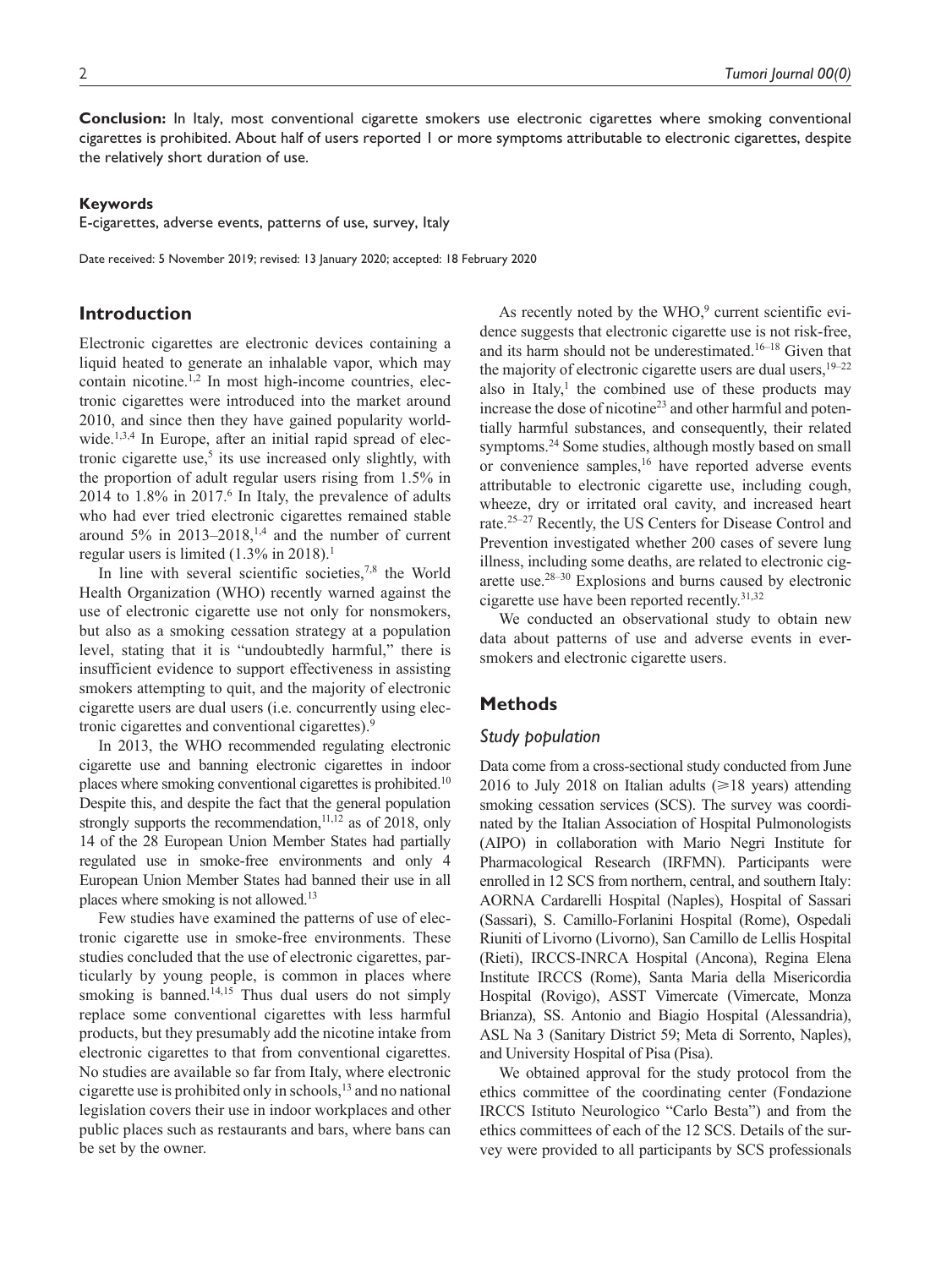through a structured information sheet, and all participants signed a consent form.

The present study is based on 2 different samples of participants (Supplementary Table 1): (1) a sample of 481 current smokers, consecutively attending the SCS for the first time to obtain support for smoking cessation. This sample included 282 electronic cigarette ever users, 2 heated tobacco products (HTP) users, and 197 electronic cigarette never users; and (2) a convenience sample of 152 ever-smokers (i.e. current or former) attending the SCS for other reasons, mostly for a control visit. This sample included 113 electronic cigarette ever users, 10 HTP users, and 29 electronic cigarette never users.

Overall, 633 participants were enrolled in the study. For the present analysis, we excluded HTP users and electronic cigarette never users. We therefore considered 395 current and ex-smokers who had ever used electronic cigarettes.

All participants answered the same ad hoc questionnaire administered by an SCS professional. A first draft of the survey questionnaire in Italian was developed by researchers from the Mario Negri Institute, mostly based on previous electronic cigarette use questionnaires. $4,33,34$  A specific commission of 5 Italian experts among study partners (S.G., A.L., S.H., P.M., and A.S.) was set up to review the questionnaire and produce a second version. This version was used for a pilot study based on 5 electronic cigarette users to evaluate its comprehensiveness. This pilot study resulted in the final version of the questionnaire. Each SCS could choose among 3 different survey modes: paper questionnaire, electronic online (through SurveyMonkey), or electronic offline (in Excel). Four SCS used the paper, 5 the electronic online, and 3 the electronic offline questionnaire.

## *Measures*

Participants provided information on sociodemographic characteristics, including sex, age, level of education, and cigarette smoking habits. Ever smokers were participants who smoked at the time of the survey or had smoked in the past. Current smokers were smokers who smoked at the time of the survey, while former smokers were those who had successfully quit. They were asked to specify their age at starting smoking, the number of cigarettes smoked per day, and smoking duration. Current smokers attending the SCS to obtain support for smoking cessation were asked about the level of nicotine dependence rated by using the Fagerström Test for Nicotine Dependence (FTND).<sup>35,36</sup> We also asked all participants the following question: "Do you use electronic cigarettes, even only occasionally?" The answer options were as follows: "Yes, occasionally (less than 5 days in the last 30 days)" (occasional users); "Yes, usually (5 or more days in the last 30 days)" (regular users); "I used it in the past (not in the last 30 days)" (past users); "No" (never users). Electronic cigarette ever users were defined as participants who used electronic cigarettes at the time of the survey

(either occasionally or regularly) or in the past. They were then asked about the duration of use of electronic cigarettes, number of puffs per day, place of purchase, type of electronic cigarette (refillable, box mod, or disposable), type of liquid (with or without nicotine) and number of different liquids used at the same time, and how the electronic cigarette was used, with short sessions described as similar to conventional smoking (i.e. approximately 10 puffs in 5 minutes) and long sessions involving 1 or 2 puffs approximately every 5 minutes for 1 hour. Subjects were divided into 3 groups of nicotine dependence: low to intermediate (FTND  $\leq 6$ ), high  $(6-7)$  and very high dependence  $(\geq 8)$ <sup>35</sup>

To investigate adverse events (i.e. acute or irritative symptoms) related to electronic cigarette use, we asked participants if they had ever had any of the following symptoms during or after the use of the electronic cigarette: dry cough, dry mouth, throat or mouth irritation, sore throat, shortness of breath, nausea or vomiting, headache or migraine, burn or shock to the lips, bad breath, dizziness or lightheadedness, or mouth ulcer. Participants could also report other symptoms that were not included in the list.

We then asked ever users whether they had used electronic cigarettes during the last 6 months in the following indoor places: home, workplace, relatives' or friends' house, private vehicle, restaurants or bars, train/metro stations, airport, public transport (bus, tram, metro, train, airplane), nightclubs, libraries or public offices, cinema/ theatre, art/sport/music courses, and hospitals. Answers to these questions were as follows: Yes; No; or I did not attend this place over the last 6 months. Participants who had not visited these places in the last 6 months were excluded from the corresponding analyses.

## *Statistical analyses*

We considered absolute and relative frequencies for categorical variables and used Pearson chi-square test of independence to compare the proportions among groups. We calculated means and standard deviations (SDs) for continuous variables and used the analysis of variance F-test to compare the means. Unconditional multiple logic regression models were used to compute the odds ratios (ORs) and corresponding 95% confidence intervals (CIs) for electronic cigarette users vaping in indoor places and users having at least 1 adverse event related to electronic cigarette use. All the models were adjusted for age, sex, level of education, electronic cigarette use status, and duration of electronic cigarette use. The level of statistical significance was set to a 2-sided  $p$  value  $\leq 0.05$ . All the analyses were done using SAS 9.4 software (SAS Institute, Cary, NC).

# **Results**

In our sample of 395 ever electronic cigarette users and ever smokers, 282 (71.4%) were consecutive smokers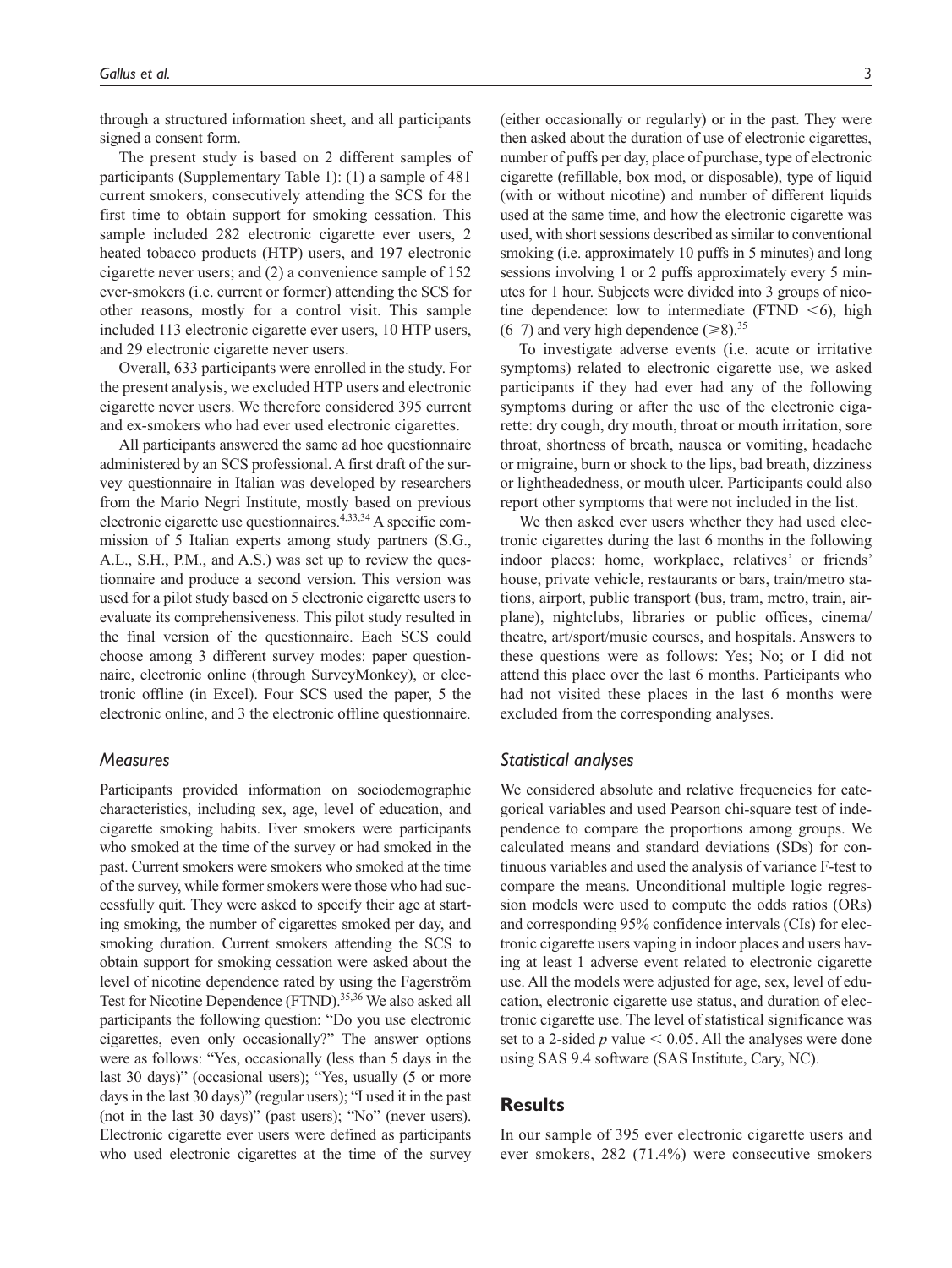|                                           | All ever users  |                 | Electronic cigarette use status |                 |                        |
|-------------------------------------------|-----------------|-----------------|---------------------------------|-----------------|------------------------|
|                                           |                 | Past users      | Occasional users                | Regular users   | $p$ Value <sup>a</sup> |
| Total                                     | 395 (100.0)     | 309 (100.0)     | 37 (100.0)                      | 49 (100.0)      |                        |
| Reason for attending the SCS              |                 |                 |                                 |                 |                        |
| Smoking cessation                         | 282 (71.4)      | 240 (77.7)      | 27 (73.0)                       | 15(30.6)        | $<$ 0.001 $\degree$    |
| Other                                     | 113(28.6)       | 69 (22.3)       | 10(27.0)                        | 34 (69.4)       |                        |
| Sociodemographic characteristics          |                 |                 |                                 |                 |                        |
| Age, y                                    | $51.3 \pm 13.0$ | $51.5 \pm 13.2$ | $51.9 \pm 13.2$                 | $49.4 \pm 11.5$ | 0.545                  |
| $Sex^b$                                   |                 |                 |                                 |                 |                        |
| Women                                     | 183(46.4)       | 142(46.1)       | 17(46.0)                        | 24 (49.0)       | 0.930                  |
| Men                                       | 211(53.6)       | 166 (53.9)      | 20 (54.0)                       | 25(51.0)        |                        |
| Education <sup>b</sup>                    |                 |                 |                                 |                 |                        |
| Primary or less                           | 134(34.1)       | 105(34.2)       | 11(29.7)                        | 18(36.7)        | 0.661                  |
| Secondary                                 | 193 (49.1)      | 147(47.9)       | 22 (59.5)                       | 24 (49.0)       |                        |
| University                                | 66 (16.8)       | 55 (17.9)       | 4(10.8)                         | 7(14.3)         |                        |
| Electronic cigarette use                  |                 |                 |                                 |                 |                        |
| Duration of use, mob                      |                 |                 |                                 |                 |                        |
| $\leq$                                    | 135 (35.0)      | 117(38.7)       | 13(37.1)                        | 5(10.2)         | 0.001c                 |
| $1-2$                                     | 122(31.6)       | 94(31.1)        | 11(31.4)                        | 17(34.7)        |                        |
| $\geqslant$ 3                             | 129(33.4)       | 91(30.1)        | 11(31.4)                        | 27(55.1)        |                        |
| Number of puffs/day                       | $86.4 \pm 203$  | $82.9 \pm 222$  | 55.1 $\pm$ 67.4                 | $121.6 \pm 147$ | 0.357                  |
| Place of purchase <sup>b</sup>            |                 |                 |                                 |                 |                        |
| Vape shops                                | 294 (76.6)      | 234 (78.0)      | 26 (74.3)                       | 34 (69.4)       | 0.396                  |
| Other                                     | 90(23.4)        | 66 (22.0)       | 9(25.7)                         | 15(30.6)        |                        |
| Type of liquid <sup>b</sup>               |                 |                 |                                 |                 |                        |
| With nicotine                             | 333 (93.8)      | 258 (92.8)      | 30 (96.8)                       | 45 (97.8)       | 0.328                  |
| Without nicotine                          | 22(6.2)         | 20(7.2)         | (3.2)                           | 1(2.2)          |                        |
| Number of liquids used <sup>b</sup>       |                 |                 |                                 |                 |                        |
| Т                                         | 231 (77.0)      | 198 (79.8)      | 18 (69.2)                       | 15(57.7)        | 0.092                  |
| $\overline{2}$                            | 45 (15.0)       | 32 (12.9)       | 6(23.1)                         | 7(26.9)         |                        |
| 3 or plus                                 | 24(8.0)         | 18(7.3)         | 2(7.7)                          | 4(15.4)         |                        |
| Type of electronic cigarette <sup>b</sup> |                 |                 |                                 |                 |                        |
| Refillable                                | 281 (95.9)      | 236 (97.9)      | 22 (84.6)                       | 23 (88.5)       | $<$ 0.001 $\degree$    |
| Others                                    | 12(4.1)         | 5(2.1)          | 4(15.4)                         | 3(11.5)         |                        |
| Type of consumption <sup>b</sup>          |                 |                 |                                 |                 |                        |
| Short sessions                            | 247 (68.8)      | 187 (67.5)      | 23(69.7)                        | 37(75.5)        | 0.534                  |
| Long sessions                             | 112(31.2)       | 90 (32.5)       | 10(30.3)                        | 12(24.5)        |                        |
| Cigarette smoking habits                  |                 |                 |                                 |                 |                        |
| Smoking intensity, cigarettes/day         | $22.0 \pm 10.1$ | $22.4 \pm 9.7$  | $22.7 \pm 12.5$                 | $19.3 \pm 9.9$  | 0.149                  |
| Smoking duration, y                       | $34.4 \pm 13.3$ | $34.7 \pm 13.4$ | $34.4 \pm 14.1$                 | $32.6 \pm 11.9$ | 0.623                  |
| Fagerström Test for Nicotine              | $5.7 \pm 1.9$   | $5.7 \pm 1.9$   | $6.0 \pm 2.0$                   | $5.4 \pm 2.3$   | 0.353                  |
| Dependence                                |                 |                 |                                 |                 |                        |

**Table 1.** Distribution of 395 electronic cigarette ever users enrolled in 12 Italian smoking cessation services (SCS) according to selected demographic and socioeconomic characteristics and electronic cigarette and cigarette smoking features, overall and by electronic cigarette use status (Italy, 2016–2018).

Values are n  $(\%)$  or mean  $\pm$  standard deviation.

 $\alpha \chi^2$  test for categorical variables and analysis of variance F-test for continuous variables.

<sup>b</sup>The sum does not add up to the total because of some missing values.

c Significant.

visiting a SCS for the first time for smoking cessation and 113 (28.6%: 90 current smokers and 22 former smokers) were enrolled among electronic cigarette ever users. Overall, 49 (12.4%) were regular electronic cigarette users, 37 (9.4%) were occasional users, and 309

(78.2%) were past users; 368 (93.4%) were current smokers and 26 (6.6%) were former smokers. The sample included 211 (53.6%) men and 183 (46.4%) women, with a mean age of 51.3 years (SD, 13.0; Table 1). The mean number of traditional cigarettes smoked per day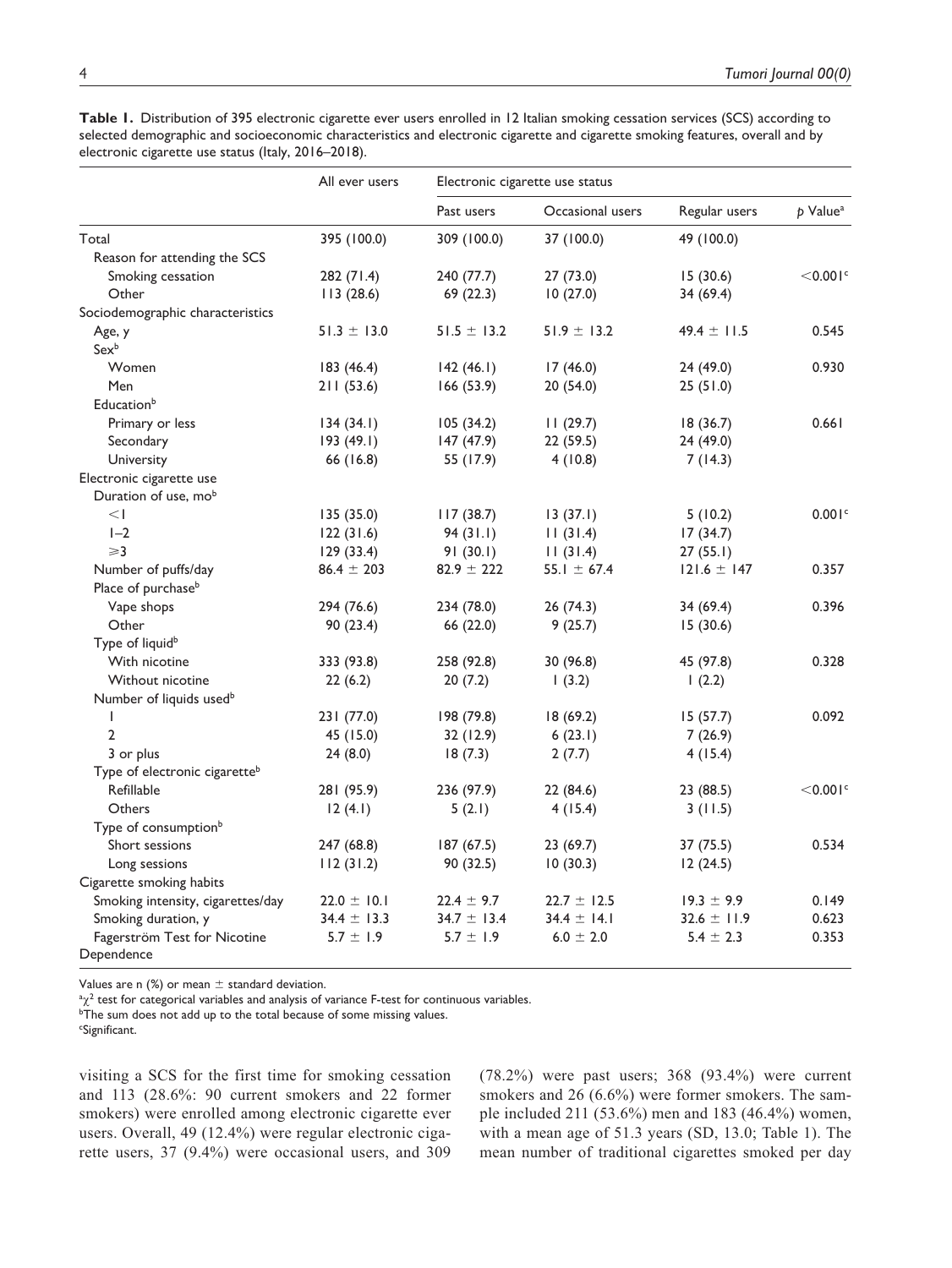

Figure 1. Percent prevalence of ever users using electronic cigarettes in selected public and private indoor places (Italy, 2016–2018).

was 22.0 (SD, 10.1), mean smoking duration was 34.4 years (SD, 13.3) and mean FTND was 5.7 (SD, 1.9). Nicotine dependence was low to intermediate (i.e., FTND  $\leq 6$ ) for 41.0% of ever smokers, high (i.e., 6–7) for 41.5%, and very high (≥8) for 18.4%. In all, 95.9% of electronic cigarette ever users used a refillable device and 93.8% consumed liquids with nicotine. Mean duration of electronic cigarette use was 3.7 months (SD, 6.3); 66.6% of ever users and 44.9% of regular users had used electronic cigarettes for less than 3 months. Mean number of puffs per day was 86.4 (SD, 203.4) for ever users and 121.6 (SD, 146.6) for regular electronic cigarette users. The majority of users purchased electronic cigarettes in vape shops (76.6%), consumed 1 single liquid (77.0%), and used electronic cigarettes in short sessions  $(68.8\%)$ .

Figure 1 shows the proportion of electronic cigarette use in smoke-free public places and in private settings. Among electronic cigarette ever users, 71.5% used them in at least 1 smoke-free environment: 53.7% at the workplace, 49.5% in restaurants or bars, and 33.5% in train/ metro stations or at airports. Considering private indoor places, 88.9% used electronic cigarettes at home, 70.8% at friends' or relatives' houses, and 58.6% in private cars. Among those who used electronic cigarettes in private vehicles, 5.9% used them in the presence of children.

Use of electronic cigarettes in at least 1 smoke-free indoor environment was significantly less frequent among individuals aged 60 years or more (compared to 18–49 years, OR, 0.32; 95% CI, 0.16–0.64; Table 2). It was more frequent in those having used electronic

cigarettes for 1–2 months (OR, 2.82; 95% CI, 1.49–5.34) or 3 months or more (OR, 3.22; 95% CI, 1.69–6.15) compared to <1 month, and in users with a high level of nicotine dependence (compared to a FTND  $\leq 6$ ; OR, 3.37; 95% CI, 1.70–6.69 for 6–7, and OR, 3.10; 95% CI, 1.36–7.07 for a score  $\geq 8$ ). No significant relationship was observed between use of electronic cigarettes in smoke-free indoor places and sex, education, electronic cigarette use, intensity and means of use, cigarette smoking, intensity, and duration. With reference to the use of electronic cigarettes in at least 1 private indoor place, consumption was higher among individuals with an intermediate  $(6-7)$  than low  $(1-5)$  FTND  $(OR, 4.02;$ 95% CI, 1.19–13.6). None of the other sociodemographic, electronic cigarette, or conventional cigarette characteristics were significantly related to the use of electronic cigarettes in private places.

Almost half (47.1%) of the respondents reported at least 1 symptom attributable to the use of electronic cigarettes (Figure 2). Among these subjects, the most reported adverse events were dry cough (41.4%), dry mouth (25.4%), throat or mouth irritation (16.0%), and sore throat  $(14.4\%)$ .

Table 3 shows the ORs for symptoms related to the use of electronic cigarettes in relation to selected sociodemographic variables and electronic cigarette use and cigarette smoking. Highly nicotine-dependent individuals more frequently reported having dry mouth (OR, 3.67; 95% CI, 1.34–10.0 for FTND  $\geq 8$  vs  $\leq 6$ ). Using electronic cigarettes for 1–2 months compared with less than 1 month was directly related with higher odds of sore throat (OR, 6.08; 95% CI, 1.62–22.8). Long sessions of electronic cigarette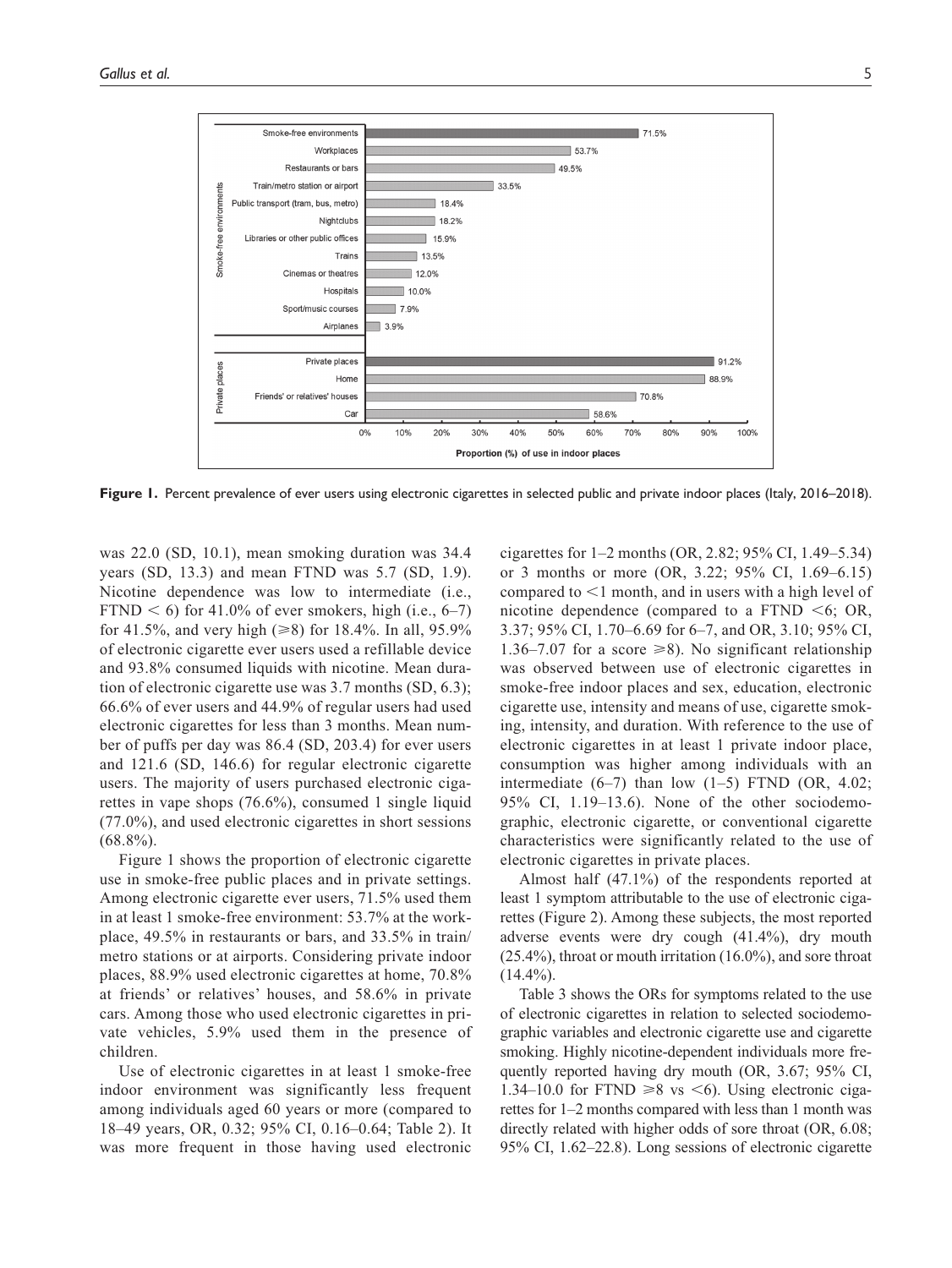|                                     | Smoke-free environments,             | OR <sup>3</sup> (95% Cl)            |                               |                                             |                                               | Private places, OR <sup>a</sup> (95% Cl) |                        |                                   |                       |
|-------------------------------------|--------------------------------------|-------------------------------------|-------------------------------|---------------------------------------------|-----------------------------------------------|------------------------------------------|------------------------|-----------------------------------|-----------------------|
|                                     | At least I smoke-free<br>environment | Workplaces                          | Restaurants or<br><b>bars</b> | stations or airports<br>Public transport or | Other smoke-free<br>environments <sup>b</sup> | At least I private<br>place              | Home                   | friends' house<br>ŏ<br>Relatives' | Ĵ                     |
| Sociodemographic characteristics    |                                      |                                     |                               |                                             |                                               |                                          |                        |                                   |                       |
| Age, y                              |                                      |                                     |                               |                                             |                                               |                                          |                        |                                   |                       |
| $18 - 49$                           | $\sum_{i=1}^{\infty}$                | $1.00^{\circ}$                      | $1.00^{\circ}$                | $rac{6}{1}$                                 | $\sum_{i=1}^{\infty}$                         | 1.00 <sup>c</sup>                        | $\frac{8}{100}$        | 100 <sup>c</sup>                  | $1.00^{\circ}$        |
| $50 - 59$                           | $0.54(0.28 - 1.02)$                  | $0.71(0.37 - 1.34)$                 | $0.51 (0.28 - 0.91)^d$        | $0.88(0.44 - 1.74)$                         | $1.05(0.5 + 2.05)$                            | $0.42(0.1 + 1.24)$                       | $0.60(0.23 - 1.61)$    | $0.50(0.25 - 1.00)$               | $0.74(0.41 - 1.36)$   |
| >60                                 | $0.32(0.16 - 0.64)^d$                | $0.28(0.14 - 0.59)^d$               | $0.62(0.33 - 1.19)$           | $0.71(0.33 - 1.54)$                         | $0.84(0.40 - 1.76)$                           | $0.45(0.14-1.51)$                        | $1.25(0.41 - 3.85)$    | $0.57$ $(0.25 - 1.29)$            | $0.60(0.31 - 1.19)$   |
| Sex                                 |                                      |                                     |                               |                                             |                                               |                                          |                        |                                   |                       |
| Female                              | $1.00^{\circ}$                       | ğ                                   | 1.00 <sup>c</sup>             | $1.00^\circ$                                | $1.00^\circ$                                  | 1.00 <sup>c</sup>                        | $1.00^\circ$           | 1.00 <sup>c</sup>                 | 1.00 <sup>c</sup>     |
| Male                                | $1.46(0.87 - 2.47)$                  | $.96$ (1.16-3.31) <sup>d</sup>      | $0.96(0.59 - 1.56)$           | $1.80(1.01 - 3.20)^d$                       | $1.22(0.69 - 2.16)$                           | $0.71$ $(0.28 - 1.77)$                   | $0.43(0.19 - 1.01)$    | $0.97(0.54 - 1.74)$               | $1.70(1.03 - 2.81)^d$ |
| Education                           |                                      |                                     |                               |                                             |                                               |                                          |                        |                                   |                       |
| Primary or less                     | $1.00^{\circ}$                       | $1.00^{\circ}$                      | 1.00 <sup>c</sup>             | $1.00^\circ$                                | $1.00^{\circ}$                                | 1.00 <sup>c</sup>                        | $1.00^{\circ}$         | $1.00^{\circ}$                    | 1.00 <sup>c</sup>     |
| Secondary                           | $0.72(0.40 - 1.30)$                  | $0.64(0.35 - 1.18)$                 | $0.80(0.47 - 1.37)$           | $1.32(0.69 - 2.51)$                         | $0.80(0.43 - 1.50)$                           | $1.08(0.38 - 3.10)$                      | $0.87(0.36 - 2.09)$    | $0.73(0.38 - 1.38)$               | $0.96(0.54 - 1.68)$   |
| University                          | $1.00(0.45 - 2.22)$                  | $0.76(0.3 + 1.72)$                  | $0.84(0.41 - 1.72)$           | $1.01(0.42 - 2.44)$                         | $0.66$ $(0.28 - 1.58)$                        | $1.08(0.27 - 4.28)$                      | $1.30(0.38 - 4.41)$    | $1.04(0.42 - 2.58)$               | $0.65(0.31 - 1.38)$   |
| Electronic cigarette use            |                                      |                                     |                               |                                             |                                               |                                          |                        |                                   |                       |
| Status                              |                                      |                                     |                               |                                             |                                               |                                          |                        |                                   |                       |
| Past user                           | $\sum_{i=1}^{\infty}$                | $1.00^{\circ}$                      | 1.00 <sup>c</sup>             | $1.00^\circ$                                | $1.00^{\circ}$                                | 1.00 <sup>c</sup>                        | $1.00^\circ$           | $1.00^{\circ}$                    | 1.00 <sup>c</sup>     |
| Occasional user                     | $1.11(0.44 - 2.79)$                  | $0.28$ $(0.11 - 0.69)$ <sup>d</sup> | $1.44(0.62 - 3.34)$           | $0.96$ $(0.36 - 2.56)$                      | (0.744.90)                                    | $1.34(0.23 - 7.66)$                      | $0.56$ $(0.18 - 1.78)$ | $1.14(0.38 - 3.42)$               | $1.28(0.51 - 3.18)$   |
| Regular user                        | $1.07(0.43 - 2.61)$                  | $0.57(0.26 - 1.27)$                 | $1.12(0.55 - 2.27)$           | $2.25(1.00 - 5.05)^d$                       | $1.72(0.78 - 3.82)$                           |                                          | $2.18(0.45 - 10.50)$   | $1.46(0.61 - 3.50)$               | $1.15(0.53 - 2.51)$   |
| Duration of use, mo                 |                                      |                                     |                               |                                             |                                               |                                          |                        |                                   |                       |
| $\overline{\vee}$                   | $1.00^{\circ}$                       | $1.00^{\circ}$                      | 1.00 <sup>c</sup>             | $1.00^{\circ}$                              | $1.00^{\circ}$                                | $1.00^\circ$                             | $1.00^{\circ}$         | $\sum_{i=1}^{n}$                  | 1.00 <sup>c</sup>     |
| $\overline{a}$                      | $2.82$ (1.49-5.34) <sup>d</sup>      | $2.59$ $(1.34 - 5.01)$ <sup>d</sup> | $1.64(0.90 - 2.98)$           | $2.30(1.07 - 4.94)^d$                       | $.22(0.59 - 2.50)$                            | $2.28(0.74 - 7.01)$                      | $1.65(0.62 - 4.38)$    | $1.57(0.78-3.14)^d$               | $2.47(1.32 - 4.62)^d$ |
| $\stackrel{\sim}{\scriptstyle\sim}$ | $3.22(1.69 - 6.15)^d$                | $4.32(2.15 - 8.68)$ <sup>d</sup>    | $1.64(0.89 - 3.01)$           | $2.44$ (1.14-5.23) <sup>d</sup>             | $.68(0.83 - 3.42)$                            | $1.18(0.43 - 3.26)$                      | $1.69(0.65 - 4.42)$    | 2.61 (1.24-5.49) <sup>d</sup>     | $2.74(1.45 - 5.18)^d$ |
| Number of puffs/day                 |                                      |                                     |                               |                                             |                                               |                                          |                        |                                   |                       |
| $1 - 20$                            | $1.00^{\circ}$                       | $1.00^{\circ}$                      | 1.00 <sup>c</sup>             | $1.00^{\circ}$                              | $1.00^{\circ}$                                | 1.00 <sup>c</sup>                        | 1.00 <sup>c</sup>      | $1.00^{\circ}$                    | 1.00 <sup>c</sup>     |
| $21 - 60$                           | $0.58(0.26 - 1.31)$                  | $0.78(0.36 - 1.67)$                 | $0.98(0.46 - 2.07)$           | $0.70(0.27 - 1.79)$                         | $0.65(0.26 - 1.60)$                           | $3.27(0.49 - 21.68)$                     | $1.06(0.33 - 3.44)$    | $0.42(0.17-1.06)$                 | $1.43(0.64 - 3.17)$   |
| $\frac{1}{\sqrt{2}}$                | $.35(0.47 - 3.87)$                   | $0.95(0.37 - 2.40)$                 | $1.41(0.57 - 3.48)$           | $1.13(0.41 - 3.13)$                         | $0.88(0.30 - 2.61)$                           |                                          | $4.91(0.81 - 29.8)$    | $1.00(0.34 - 2.96)$               | $3.93(1.45 - 10.6)^d$ |
|                                     |                                      |                                     |                               |                                             |                                               |                                          |                        |                                   | (Continued)           |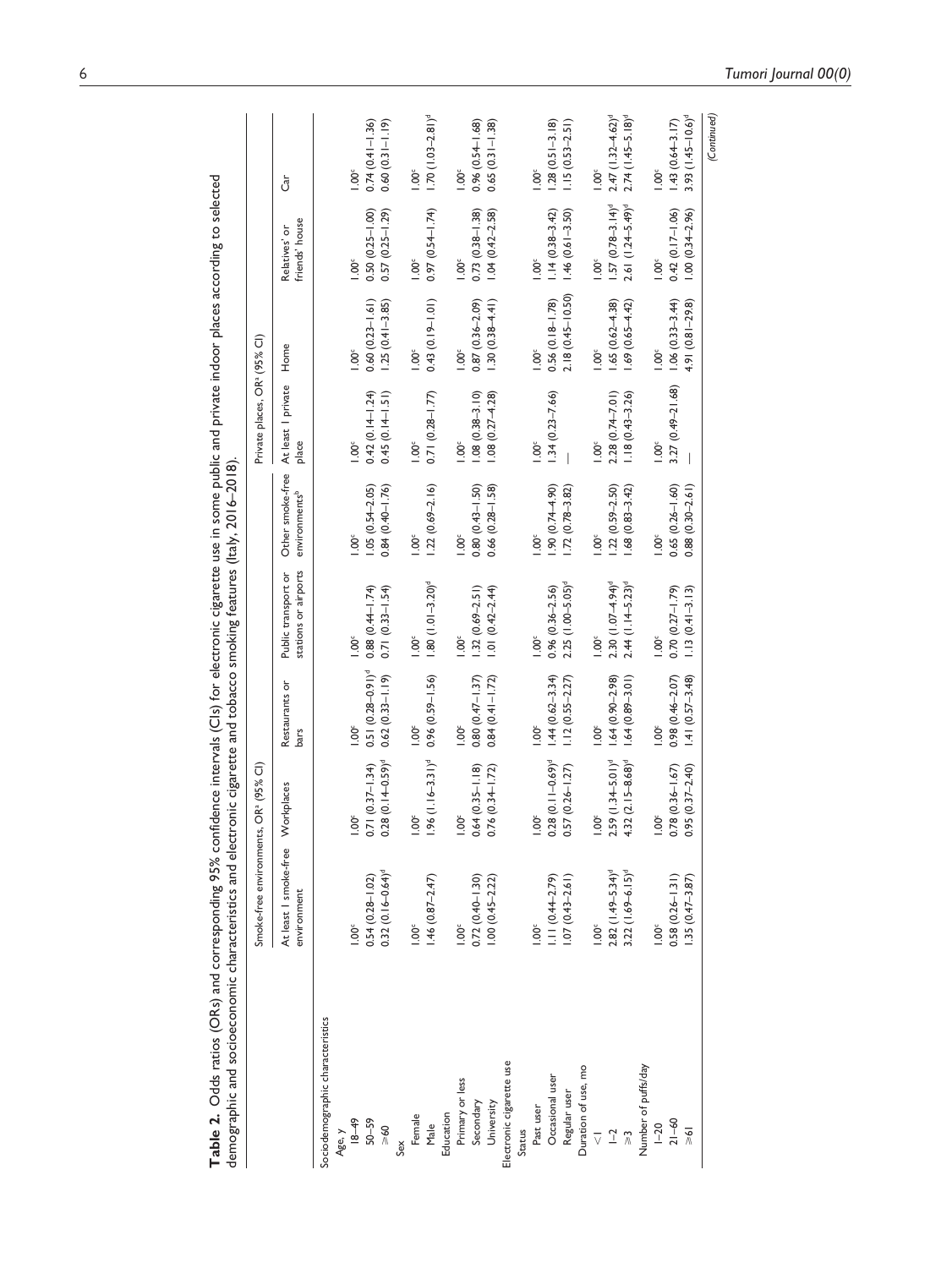|                                                                                                                                                                                                                                                                                                                 | At least I smoke-free Workplaces<br>environment |                                | Restaurants or<br>bars               | stations or airports<br>Public transport or | environments <sup>b</sup> | Other smoke-free At least I private<br>place | Home                     | friends' house<br>Relatives' or | Ğ                     |
|-----------------------------------------------------------------------------------------------------------------------------------------------------------------------------------------------------------------------------------------------------------------------------------------------------------------|-------------------------------------------------|--------------------------------|--------------------------------------|---------------------------------------------|---------------------------|----------------------------------------------|--------------------------|---------------------------------|-----------------------|
| Use sessions length                                                                                                                                                                                                                                                                                             |                                                 |                                |                                      |                                             |                           |                                              |                          |                                 |                       |
| Short                                                                                                                                                                                                                                                                                                           | 00 <sup>c</sup>                                 | Ŏ.                             | 1.00 <sup>c</sup>                    | 1.00 <sup>c</sup>                           | 1.00 <sup>c</sup>         | 1.00 <sup>5</sup>                            | $1.00^\circ$             | $1.00^{\circ}$                  | 1.00 <sup>c</sup>     |
| Puor                                                                                                                                                                                                                                                                                                            | $0.96$ $(0.52 - 1.79)$                          | $0.89(0.46 - 1.71)$            | $0.72(0.39 - 1.30)$                  | $0.61(0.30 - 1.26)$                         | $1.25(0.64-2.44)$         | $1.01 (0.37 - 2.76)$                         | $1.79(0.63 - 5.04)$      | $0.75(0.37 - 1.50)$             | $1.15(0.62 - 2.11)$   |
| Cigarette smoking habits                                                                                                                                                                                                                                                                                        |                                                 |                                |                                      |                                             |                           |                                              |                          |                                 |                       |
| Smoking status                                                                                                                                                                                                                                                                                                  |                                                 |                                |                                      |                                             |                           |                                              |                          |                                 |                       |
| Current                                                                                                                                                                                                                                                                                                         | $\sum_{i=1}^{\infty}$                           | $\check{S}$                    | $\sum_{i=1}^{\infty}$                | $1.00^\circ$                                | 1.00 <sup>c</sup>         | 1.00 <sup>c</sup>                            | $1.00^\circ$             | $1.00^\circ$                    | 1.00 <sup>c</sup>     |
| Former                                                                                                                                                                                                                                                                                                          | $0.77(0.24 - 2.47)$                             | $.66(0.23 - 1.85)$             | $0.69(0.25 - 1.95)$                  | $0.79(0.27 - 2.33)$                         | $0.40(0.10 - 1.62)$       | $0.25(0.03 - 1.84)$                          | $0.42(0.07 - 2.54)$      | $0.90(0.28 - 2.87)$             | $2.94(0.75 - 11.49)$  |
| Smoking intensity, cigarettes/day <sup>e</sup>                                                                                                                                                                                                                                                                  |                                                 |                                |                                      |                                             |                           |                                              |                          |                                 |                       |
| $\frac{9}{1}$                                                                                                                                                                                                                                                                                                   | Ŏ.                                              | $\ddot{\rm 00}$                | 1.00 <sup>c</sup>                    | $\sum_{i=1}^{\infty}$                       | $1.00^\circ$              | $1.00^\circ$                                 | $\sum_{i=1}^{\infty}$    | $1.00^{\circ}$                  | $1.00^{\circ}$        |
| $20 - 24$                                                                                                                                                                                                                                                                                                       | $1.24(0.62 - 2.50)$                             | $.04(0.51 - 2.12)$             | $1.11 (0.58 - 2.13)$                 | $1.00(0.44 - 2.26)$                         | $1.20(0.57 - 2.55)$       | $0.95(0.26 - 3.47)$                          | $1.53(0.49 - 4.76)$      | $0.50(0.22 - 1.15)$             | $2.04(1.02 - 4.05)^d$ |
| $\geqslant$ 25                                                                                                                                                                                                                                                                                                  | $.13(0.56 - 2.30)$                              | $.02(0.50 - 2.10)$             | $0.62(0.32 - 1.22)$                  | $1.22(0.54 - 2.74)$                         | $1.01 (0.47 - 2.19)$      | $0.61(0.16 - 2.29)$                          | $1.05(0.35 - 3.13)$      | $0.60(0.26 - 1.41)$             | $1.29(0.65 - 2.57)$   |
| Smoking duration, y <sup>e</sup>                                                                                                                                                                                                                                                                                |                                                 |                                |                                      |                                             |                           |                                              |                          |                                 |                       |
| $-30$                                                                                                                                                                                                                                                                                                           | $\overline{0}$                                  | $\ddot{\rm 0}$                 | 1.00 <sup>c</sup>                    | $1.00^\circ$                                | $1.00^\circ$              | $1.00^\circ$                                 | $1.00^\circ$             | $\sum_{i=1}^{n}$                | 1.00 <sup>c</sup>     |
| $31 - 44$                                                                                                                                                                                                                                                                                                       | 2.88 (0.59-14.10)                               | $.38(0.33 - 5.78)$             | $0.78(0.25 - 2.44)$                  | $0.38(0.10 - 1.47)$                         | $0.27(0.06 - 1.31)$       | 2.71 (0.24-30.89)                            | $1.50(0.15 - 15.2)$      | $1.02(0.27 - 3.86)$             | $2.80(0.68 - 11.6)$   |
| $5+5$                                                                                                                                                                                                                                                                                                           | $2.85(0.45-18.17)$                              | $.51(0.26 - 8.84)$             | $0.90(0.21 - 3.87)$                  | $0.24$ $(0.04 - 1.50)$                      | $0.34(0.05 - 2.30)$       | $3.98(0.15 - 105)$                           | $.08(0.06 - 21.0)$       | $2.02(0.35 - 11.6)$             | $1.15(0.20 - 6.69)$   |
| Fagerström Test for Nicotine Dependence®                                                                                                                                                                                                                                                                        |                                                 |                                |                                      |                                             |                           |                                              |                          |                                 |                       |
| $\overline{1}$                                                                                                                                                                                                                                                                                                  | $\sum_{i=1}^{n}$                                | $\ddot{\rm o}$                 | 1.00 <sup>c</sup>                    | $1.00^{\circ}$                              | $1.00^\circ$              | $1.00^{\circ}$                               | $1.00^\circ$             | $1.00^\circ$                    | 1.00 <sup>c</sup>     |
| $6 - 7$                                                                                                                                                                                                                                                                                                         | $3.37(1.70 - 6.69)^d$                           |                                | $1.19(1.10-4.34)^d$ 1.25 (0.68-2.29) | $1.08(0.49 - 2.35)$                         | $1.61(0.80 - 3.24)$       | $4.02$ (1.19-13.6) <sup>d</sup>              | $1.07(0.42 - 2.71)$      | $1.52(0.70 - 3.28)$             | $1.31(0.70 - 2.46)$   |
|                                                                                                                                                                                                                                                                                                                 | $3.10(1.36 - 7.07)^d$                           | $.75$ (1.14-6.66) <sup>d</sup> | $1.01(0.47 - 2.15)$                  | $2.12(0.85 - 5.28)$                         | 84 (0.78-4.32)            | $1.48(0.40 - 5.40)$                          | $6.29$ $(1.16 - 34.2)^d$ | $0.85(0.33 - 2.21)$             | $1.64(0.75 - 3.61)$   |
| Estimated by multiple unconditional logistic regression models after adjustment for age, sex, education, electronic cigarette status, and electronic cigarette duration.<br><sup>6</sup> Other places include nightclubs, libraries, public offices, cinemas, theatres, art/sport/music courses, and hospitals. |                                                 |                                |                                      |                                             |                           |                                              |                          |                                 |                       |
| Reference category.                                                                                                                                                                                                                                                                                             |                                                 |                                |                                      |                                             |                           |                                              |                          |                                 |                       |
| <sup>d</sup> Estimates statistically significant at 0.05 level.                                                                                                                                                                                                                                                 |                                                 |                                |                                      |                                             |                           |                                              |                          |                                 |                       |
| "Analyses conducted on current smokers only.                                                                                                                                                                                                                                                                    |                                                 |                                |                                      |                                             |                           |                                              |                          |                                 |                       |

Table 2. (Continued) (Continued)**Table 2.**

Smoke-free environments, ORa (95% CI)  $\mathsf{PR}$  (95% CI)  $\mathsf{PR}$  (95% CI)

Smoke-free environments, OR<sup>ª</sup> (95% Cl)

Private places, OR<sup>a</sup> (95% CI)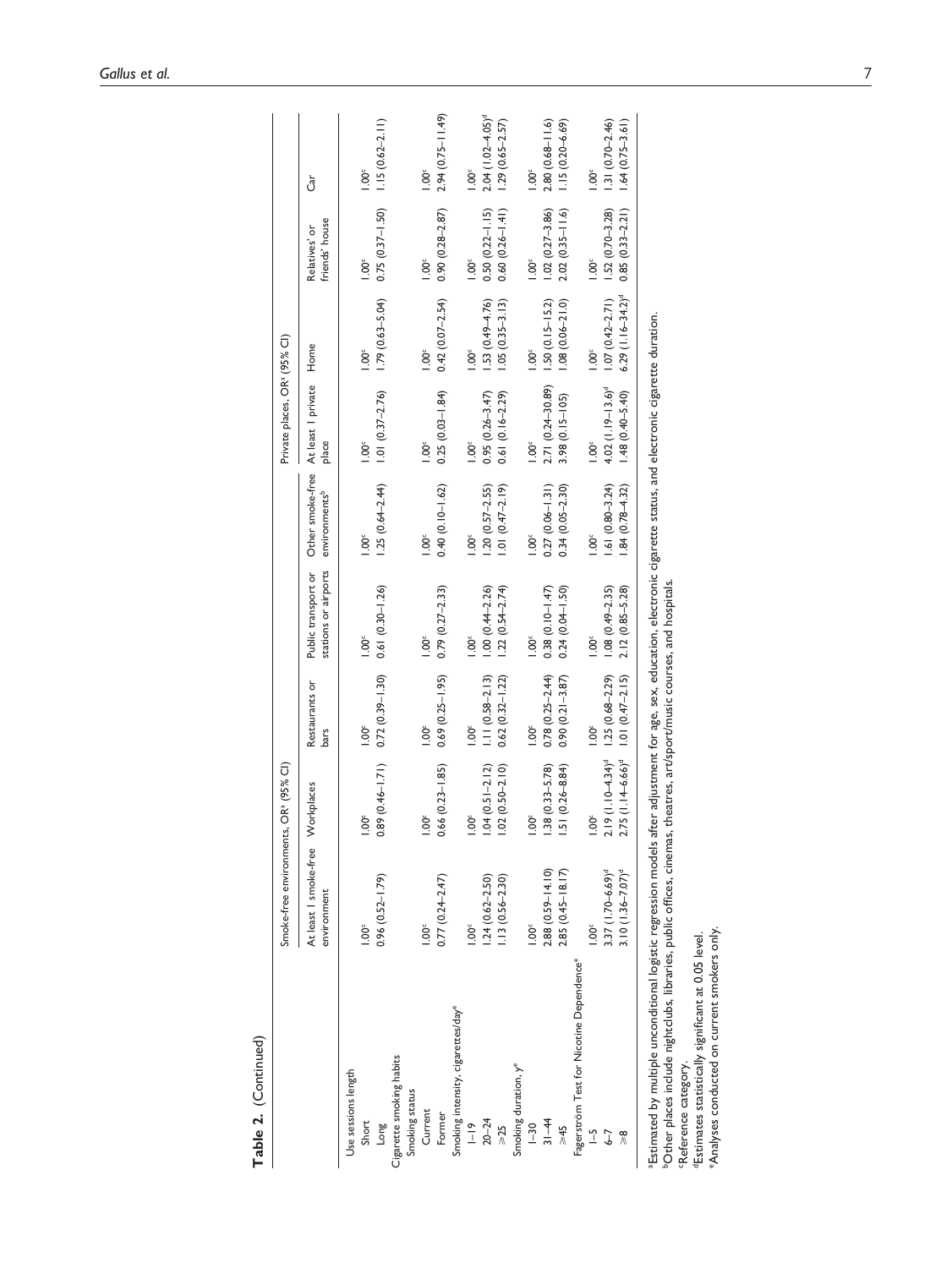

Figure 2. Distribution of main adverse events of electronic cigarette use among 384 electronic cigarette ever users (Italy, 2016–2018).

use gave higher odds of throat or mouth irritation (OR, 2.78; 95% CI, 1.13–6.84; data not shown in Table). No other significant relations were observed for dry mouth, throat or mouth irritation, or sore throat. For any symptom and dry cough we did not find any significant differences among the characteristics considered.

# **Discussion**

Our study shows that among Italian smokers, almost all electronic cigarette ever users consume liquids with nicotine, most of them use the device in smoke-free environments, and about half have experienced at least 1 acute/ irritative symptom caused by electronic cigarettes, despite the relatively limited duration of use for the majority of users.

The most used devices were refillable tanks and the most common places of purchase were vape shops. These results are in agreement with findings from other European countries, showing that 85% of e-cigarettes used are rechargeable,<sup>37</sup> and that specialist vape shops are the most popular places of purchase.38 Almost all ever users consumed liquid with nicotine, supporting findings from previous studies, particularly in Europe.37,39

Almost 3 out of 4 electronic cigarette users have used the device in at least 1 smoke-free environment. Most common smoke-free places of use were workplaces, restaurants or bars, and train/metro stations or airports. Among the few previous studies evaluating electronic cigarette use in smoke-free environments, a US study conducted in 2014 showed that 60% of 952 current users vaped in at least 1 smoke-free environment.<sup>14</sup> Another study conducted in 2015 in Japan on 1243 ever users showed that 29% had used electronic cigarettes in smokefree restaurants and 26% in smoke-free workplaces.40 A study from Australia in 2016 showed that among 66 current electronic cigarette users, 15% vaped in restaurants and bars and 28% in workplaces.<sup>2</sup> Finally, in a Spanish study based on 600 electronic cigarette users, 33% had used electronic cigarettes in workplaces, 69% in restaurants or bars, 3% on public transport, and 55% in nightclubs.15 Compared to the above studies, in general, we found higher prevalence rates of use in smoke-free indoor environments, probably because our sample included mainly relatively heavy smokers looking for smoking cessation support. There is evidence that dual users vape more than exclusively electronic cigarette users in smoke-free environments in order to satisfy their nicotine addiction.14,23 Similarly, the total number of puffs per day and nicotine dependence were directly related to the use of electronic cigarettes in smoke-free environments. The proportion of users in restaurants or bars and nightclubs in Italy was lower than in Spain,<sup>15</sup> possibly because our sample was based on older participants, who spent less time in such venues. Differences in geographic areas may also be related to different climates in various countries.

Among our ever smokers, the duration of electronic cigarette use was short (i.e. less than 3 months) for 2 out of 3 users, and for almost half of the regular users. Notwithstanding, about half reported at least 1 symptom attributable to the use of electronic cigarettes. Most common adverse events were dry cough, dry mouth, throat or mouth irritation, and sore throat.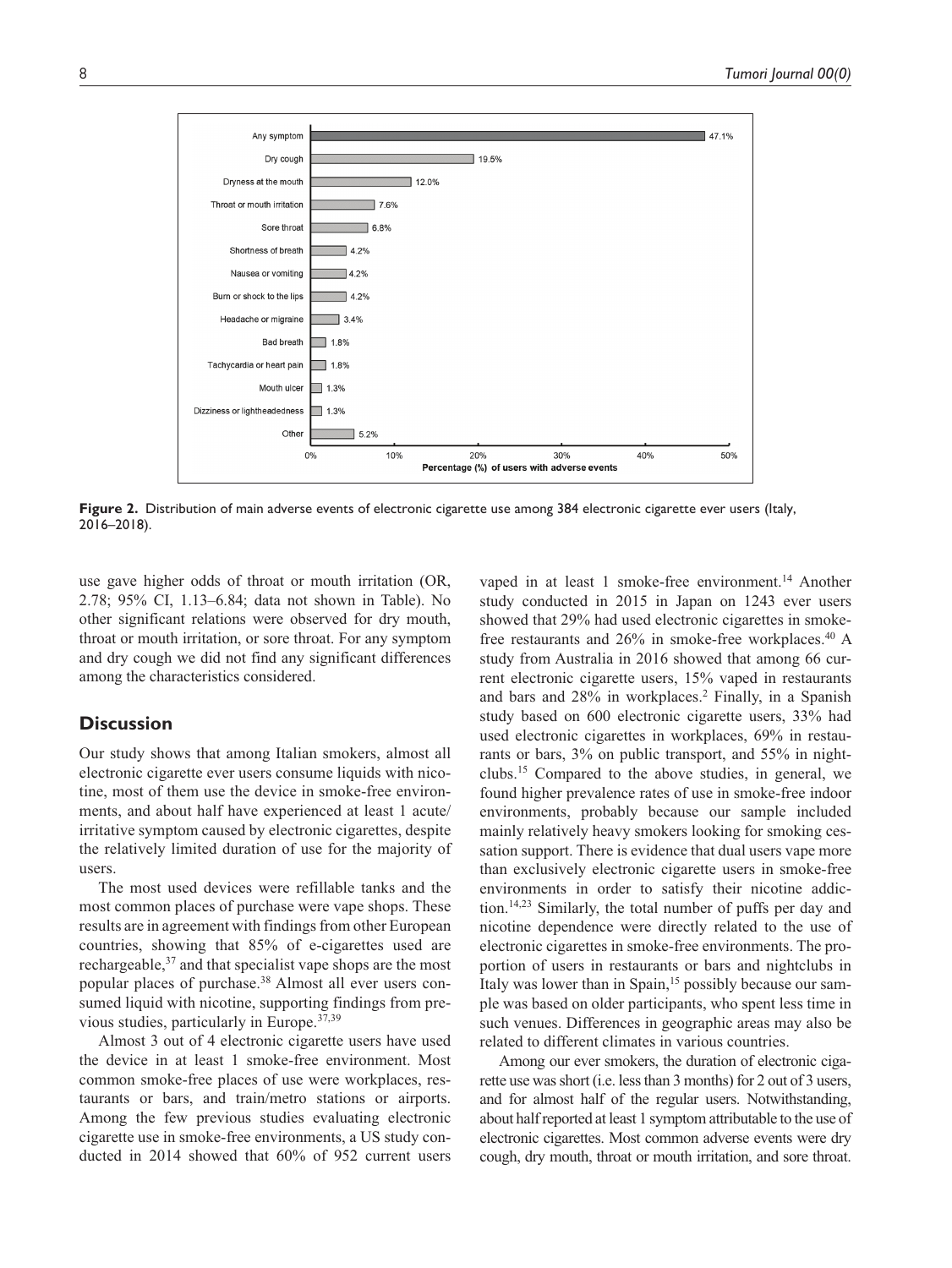| demographic and socioeconomic characteristics and electronic cigarette and tobacco smoking features (Italy, 2016-2018). |                           |             |                          |           |                          |                     |                          |                |                            |                |                                 |
|-------------------------------------------------------------------------------------------------------------------------|---------------------------|-------------|--------------------------|-----------|--------------------------|---------------------|--------------------------|----------------|----------------------------|----------------|---------------------------------|
|                                                                                                                         | Total <sup>a</sup>        | Any symptom |                          | Dry cough |                          | Dry mouth           |                          |                | Throat or mouth irritation | Sore throat    |                                 |
|                                                                                                                         |                           | $\approx$   | OR <sup>b</sup> (95% Cl) | ৯ৎ        | OR <sup>b</sup> (95% Cl) | ৯ৎ                  | OR <sup>b</sup> (95% Cl) | ৯ৎ             | OR <sup>b</sup> (95% Cl)   | $\approx$      | OR <sup>b</sup> (95% Cl)        |
| Total                                                                                                                   | 384                       | 47.1        |                          | 19.5      |                          | 12.0                |                          | 7.6            |                            | $\frac{8}{6}$  |                                 |
| Sociodemographic characteristics                                                                                        |                           |             |                          |           |                          |                     |                          |                |                            |                |                                 |
| Age, $y^c$                                                                                                              |                           |             |                          |           |                          |                     |                          |                |                            |                |                                 |
| $6 + -81$                                                                                                               | ᇚ                         | 45.0        | 1.00 <sup>d</sup>        | 15.9      | $1.00^d$                 | 13.9                | 1.00 <sup>d</sup>        | 6.0            | $-00d$                     | 6.6            | $1.00^\circ$                    |
| $50 - 59$                                                                                                               | $\overline{130}$          | 46.9        | $1.08(0.64 - 1.83)$      | 23.9      | $.60(0.84 - 3.07)$       | $\frac{15}{1}$      | $0.87(0.39 - 1.92)$      | 6.9            | $0.97(0.35 - 2.71)$        | 6.2            | $0.87(0.30 - 2.58)$             |
| $9<\infty$                                                                                                              | $\mathsf{R}^{\mathsf{S}}$ | 50.5        | $1.11(0.63 - 1.98)$      | 20.2      | $1.14(0.55 - 2.34)$      | $\overline{\infty}$ | $0.52(0.20 - 1.33)$      | Ξ              | $1.19(0.43 - 3.29)$        | $\overline{N}$ | $1.22(0.40 - 3.76)$             |
| Sex <sup>c</sup>                                                                                                        |                           |             |                          |           |                          |                     |                          |                |                            |                |                                 |
| Female                                                                                                                  | 176                       | 49.4        | 1.00 <sup>d</sup>        | 23.3      | $\sum_{i=1}^{6}$         | $\frac{4}{1}$       | 1.00 <sup>d</sup>        | 9.7            | 1.00 <sup>d</sup>          | 8.5            | $1.00^\circ$                    |
| Male                                                                                                                    | 207                       | 44.9        | $0.87(0.56 - 1.35)$      | 16.4      | $0.69$ $(0.40 - 1.19)$   | $\overline{2.1}$    | $.04(0.52 - 2.08)$       | 5.8            | $0.59(0.26 - 1.33)$        | 4.8            | $0.61 (0.25 - 1.49)$            |
| Education <sup>c</sup>                                                                                                  |                           |             |                          |           |                          |                     |                          |                |                            |                |                                 |
| Primary or less                                                                                                         | $\frac{8}{2}$             | 42.3        | 1.00 <sup>d</sup>        | 20.0      | $\sum_{i=1}^{6}$         | $\frac{8}{2}$       | 1.00 <sup>d</sup>        | 6.2            | $1.00^\circ$               | 5.4            | 100 <sup>d</sup>                |
| Secondary                                                                                                               | 187                       | 49.7        | $1.10(0.67 - 1.80)$      | 19.3      | $0.86(0.47-1.60)$        | $\frac{8}{1}$       | $0.87(0.40 - 1.89)$      | 7.5            | $1.10(0.42 - 2.90)$        | 6.4            | $1.33(0.46 - 3.81)$             |
| University                                                                                                              | 59                        | 50.8        | $1.29(0.67 - 2.48)$      | 20.0      | $0.98(0.4 + 2.20)$       | 15.4                | $1.45(0.55 - 3.82)$      | 10.8           | $.68(0.54 - 5.19)$         | 10.8           | $.95(0.56 - 6.75)$              |
| Electronic cigarette use                                                                                                |                           |             |                          |           |                          |                     |                          |                |                            |                |                                 |
| Status <sup>c</sup>                                                                                                     |                           |             |                          |           |                          |                     |                          |                |                            |                |                                 |
| Past user                                                                                                               | 300                       | 47.7        | 1.00 <sup>d</sup>        | 18.3      | $\sum_{i=1}^{6}$         | $\frac{1}{10}$      | 1.00 <sup>d</sup>        | 7.7            | 1.00 <sup>d</sup>          | 7.3            | 1.00 <sup>d</sup>               |
| Occasional user                                                                                                         | 35                        | 40.0        | $0.89(0.42 - 1.91)$      | 25.7      | $.94(0.81 - 4.66)$       | 8.6                 | $0.93(0.25 - 3.48)$      | $\frac{6}{6}$  | $1.02(0.27 - 3.87)$        | 2.9            | $0.44(0.06 - 3.55)$             |
| Regular user                                                                                                            | $\frac{9}{4}$             | 49.0        | $1.10(0.56 - 2.18)$      | 22.5      | $.53(0.67 - 3.49)$       | 20.4                | $1.68(0.68 - 4.12)$      | $\overline{6}$ | $0.81(0.21 - 3.13)$        | ್ಠ             | $0.71(0.15 - 3.52)$             |
| Duration of use, mo <sup>c</sup>                                                                                        |                           |             |                          |           |                          |                     |                          |                |                            |                |                                 |
| $\overline{\vee}$                                                                                                       | $\frac{34}{5}$            | 44.8        | $1.00^d$                 | 18.7      | $1.00^d$                 | 9.0                 | 1.00 <sup>d</sup>        | 6.7            | $1.00^\circ$               | 3.0            | $1.00^\circ$                    |
| $\overline{-}$                                                                                                          | 122                       | 43.4        | $0.94(0.55 - 1.60)$      | 16.4      | $0.83(0.42 - 1.66)$      | 13.9                | $.57(0.67 - 3.69)$       | 5.7            | $1.01(0.34 - 2.95)$        | $\Xi$          | $6.08$ (1.62-22.8) <sup>f</sup> |
| $\approx$                                                                                                               | 127                       | 52.8        | $1.48(0.86 - 2.53)$      | 23.6      | $1.40(0.74 - 2.68)$      | 13.4                | $1.67(0.70 - 4.00)$      | 10.2           | $1.96(0.76 - 5.06)$        | 6.3            | $3.00(0.75 - 12.0)$             |
|                                                                                                                         |                           |             |                          |           |                          |                     |                          |                |                            |                | (Continued)                     |

Table 3. Distribution and odds ratios (ORs) and corresponding 95% confidence intervals (Cls) for any and main symptoms related to electronic cigarette use according to selected **Table 3.** Distribution and odds ratios (ORs) and corresponding 95% confidence intervals (CIs) for any and main symptoms related to electronic cigarette use according to selected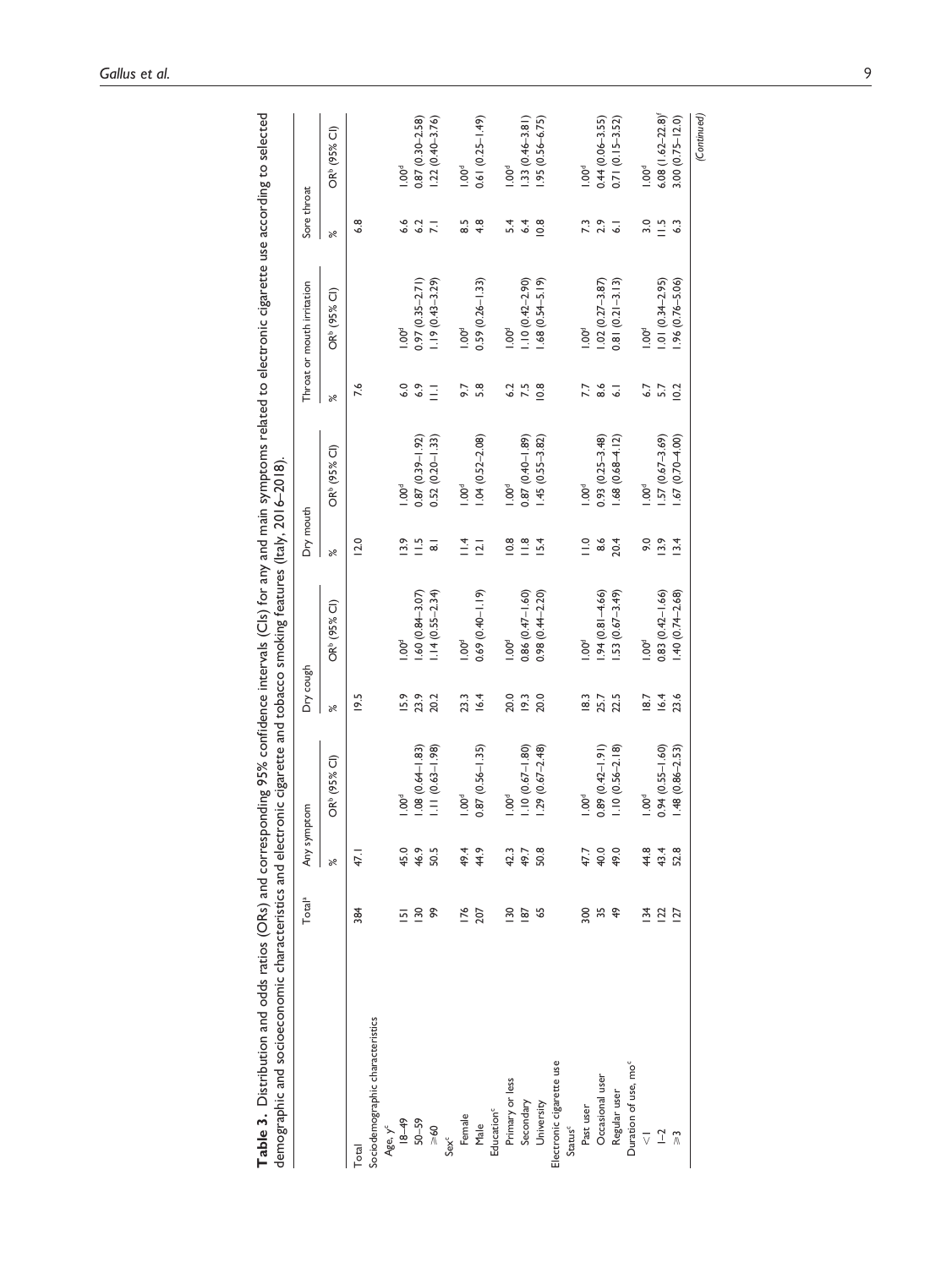| Table 3. (Continued)                                                                                                                                                                                                                                                                                                             |                    |             |                          |                  |                          |                   |                          |               |                            |                |                          |
|----------------------------------------------------------------------------------------------------------------------------------------------------------------------------------------------------------------------------------------------------------------------------------------------------------------------------------|--------------------|-------------|--------------------------|------------------|--------------------------|-------------------|--------------------------|---------------|----------------------------|----------------|--------------------------|
|                                                                                                                                                                                                                                                                                                                                  | Total <sup>a</sup> | Any symptom |                          | Dry cough        |                          | Dry mouth         |                          |               | Throat or mouth irritation | Sore throat    |                          |
|                                                                                                                                                                                                                                                                                                                                  |                    | ৯ৎ          | OR <sup>b</sup> (95% Cl) | $\approx$        | OR <sup>b</sup> (95% CI) | $\aleph$          | OR <sup>b</sup> (95% Cl) | ৯ৎ            | OR <sup>b</sup> (95% Cl)   | $\approx$      | OR <sup>b</sup> (95% Cl) |
| Number of puffs/day                                                                                                                                                                                                                                                                                                              |                    |             |                          |                  |                          |                   |                          |               |                            |                |                          |
| $1 - 20$                                                                                                                                                                                                                                                                                                                         |                    | 42.3        | 1.00 <sup>d</sup>        | $\frac{8.9}{2}$  | 00 <sup>d</sup>          | 54                | $500^{\circ}$            | 63            | $00^4$                     | ್              | 1.00 <sup>d</sup>        |
| $21 - 60$                                                                                                                                                                                                                                                                                                                        | 105                | 48.6        | $1.16(0.58 - 2.32)$      | 20.0             | $1.04(0.43 - 2.51)$      | $\overline{17.1}$ | $2.47(0.75 - 8.13)$      | 7.6           | $.59(0.41 - 6.11)$         | 7.6            | $1.66(0.45 - 6.07)$      |
| $\frac{1}{8}$                                                                                                                                                                                                                                                                                                                    | 86                 | 48.8        | $1.36(0.60 - 3.12)$      | 18.6             | $0.99(0.34 - 2.86)$      | 10.5              | $.08(0.25 - 4.65)$       | $\tilde{9}$   | $2.66(0.53 - 13.3)$        | 5.8            | $0.87(0.16 - 4.67)$      |
| Cigarette smoking habits                                                                                                                                                                                                                                                                                                         |                    |             |                          |                  |                          |                   |                          |               |                            |                |                          |
| Smoking status                                                                                                                                                                                                                                                                                                                   |                    |             |                          |                  |                          |                   |                          |               |                            |                |                          |
| Current                                                                                                                                                                                                                                                                                                                          | 358                | 47.5        | $1.00^{d}$               | 19.8             | 100 <sup>d</sup>         | 12.0              | 1.00 <sup>d</sup>        | 73            | 1.00 <sup>d</sup>          | 7.0            | 1.00 <sup>d</sup>        |
| Former                                                                                                                                                                                                                                                                                                                           | 25                 | 40.0        | $0.87(0.34 - 2.24)$      | 16.0             | $0.82(0.23 - 2.89)$      | 12.0              | $0.67(0.16 - 2.79)$      | 12.0          | $4.54(0.86 - 23.9)$        | 4.0            | $0.74(0.07 - 7.46)$      |
| Smoking intensity, cigarettes/day <sup>c.e</sup>                                                                                                                                                                                                                                                                                 |                    |             |                          |                  |                          |                   |                          |               |                            |                |                          |
| $\frac{9}{1}$                                                                                                                                                                                                                                                                                                                    | 106                | 46.2        | $1.00^{d}$               | 17.0             | 00 <sup>d</sup>          | 64                | 00 <sup>d</sup>          | 64            | 1.00 <sup>d</sup>          |                | $-00^\circ$              |
| $20 - 24$                                                                                                                                                                                                                                                                                                                        | 122                | 49.2        | $0.90(0.50 - 1.62)$      | $21.3$<br>$21.3$ | $1.23(0.59 - 2.56)$      | 13.9              | $.22(0.47 - 3.18)$       | 5.7           | $0.47(0.16 - 1.41)$        | $7.6$<br>9.8   | $1.41(0.48 - 4.09)$      |
| $\geqslant$ 25                                                                                                                                                                                                                                                                                                                   | 122                | 48.4        | $0.99(0.55 - 1.80)$      |                  | $-40(0.67 - 2.93)$       | 12.3              | $.39(0.52 - 3.69)$       | 7.4           | $0.82(0.28 - 2.40)$        | $\overline{+}$ | $0.51(0.13 - 1.99)$      |
| Smoking duration, y <sup>c.e</sup>                                                                                                                                                                                                                                                                                               |                    |             |                          |                  |                          |                   |                          |               |                            |                |                          |
| $1 - 30$                                                                                                                                                                                                                                                                                                                         | 123                | 43.9        | $1.00^{d}$               | 16.3             | $\sum_{i=1}^{6}$         | 13.0              | $\sum_{i=1}^{\infty}$    | 57            | $\sum_{i=1}^{6}$           | 6.5            | $-00^4$                  |
| $31 - 44$                                                                                                                                                                                                                                                                                                                        | 145                | 50.3        | $1.25(0.46 - 3.42)$      | 24.1             | $1.52(0.47 - 4.99)$      | 12.4              | $.54(0.43 - 5.53)$       | 6.9           | $.00(0.17 - 5.94)$         | 6.9            | $1.69(0.21 - 13.3)$      |
| $5+5$                                                                                                                                                                                                                                                                                                                            | 82                 | 47.6        | $0.70(0.19 - 2.68)$      | $\frac{18.3}{ }$ | $0.91(0.20 - 4.22)$      | 8.5               | $2.05(0.26 - 15.9)$      | $\frac{1}{2}$ | $.09(0.12 - 9.77)$         | 73             | $3.25(0.22 - 49.2)$      |
| Fagerström Test for Nicotine Dependence <sup>ce</sup>                                                                                                                                                                                                                                                                            |                    |             |                          |                  |                          |                   |                          |               |                            |                |                          |
| $\overline{\mathcal{L}}$                                                                                                                                                                                                                                                                                                         | $\frac{1}{4}$      | 45.4        | 1.00 <sup>d</sup>        | 17.7             | 1.00 <sup>d</sup>        | 9.2               | 1.00 <sup>d</sup>        | 5.0           | 1.00 <sup>d</sup>          | $\overline{z}$ | 1.00 <sup>d</sup>        |
| $\overline{6}$                                                                                                                                                                                                                                                                                                                   | 144                | 49.3        | $1.04(0.59 - 1.84)$      | 19.4             | $1.24(0.62 - 2.46)$      | 12.5              | $1.13(0.42 - 3.00)$      | 6.9           | $1.03(0.28 - 3.82)$        | $7.6$<br>6.8   | $1.10(0.37 - 3.22)$      |
| $\frac{8}{2}$                                                                                                                                                                                                                                                                                                                    | S                  | 50.9        | $1.44(0.72 - 2.90)$      | 25.4             | 45 (0.65-3.25)           | 20.3              | $3.67(1.34 - 10.0)^t$    | $\frac{1}{2}$ | $2.98(0.80 - 11.2)$        |                | $1.10(0.30 - 4.07)$      |
| Estimated by unconditional multiple logistic regression models after adjustment for age, sex, education, electronic cigarette status, and electronic cigarette duration.<br>a Number of electronic cigarette users with information on related symptoms.<br>The sum does not add up to the total because of some missing values. |                    |             |                          |                  |                          |                   |                          |               |                            |                |                          |
| <sup>d</sup> Reference category.                                                                                                                                                                                                                                                                                                 |                    |             |                          |                  |                          |                   |                          |               |                            |                |                          |
| <sup>e</sup> Analyses conducted on current smokers only.<br>Estimates statistically significant at 0.05 level.                                                                                                                                                                                                                   |                    |             |                          |                  |                          |                   |                          |               |                            |                |                          |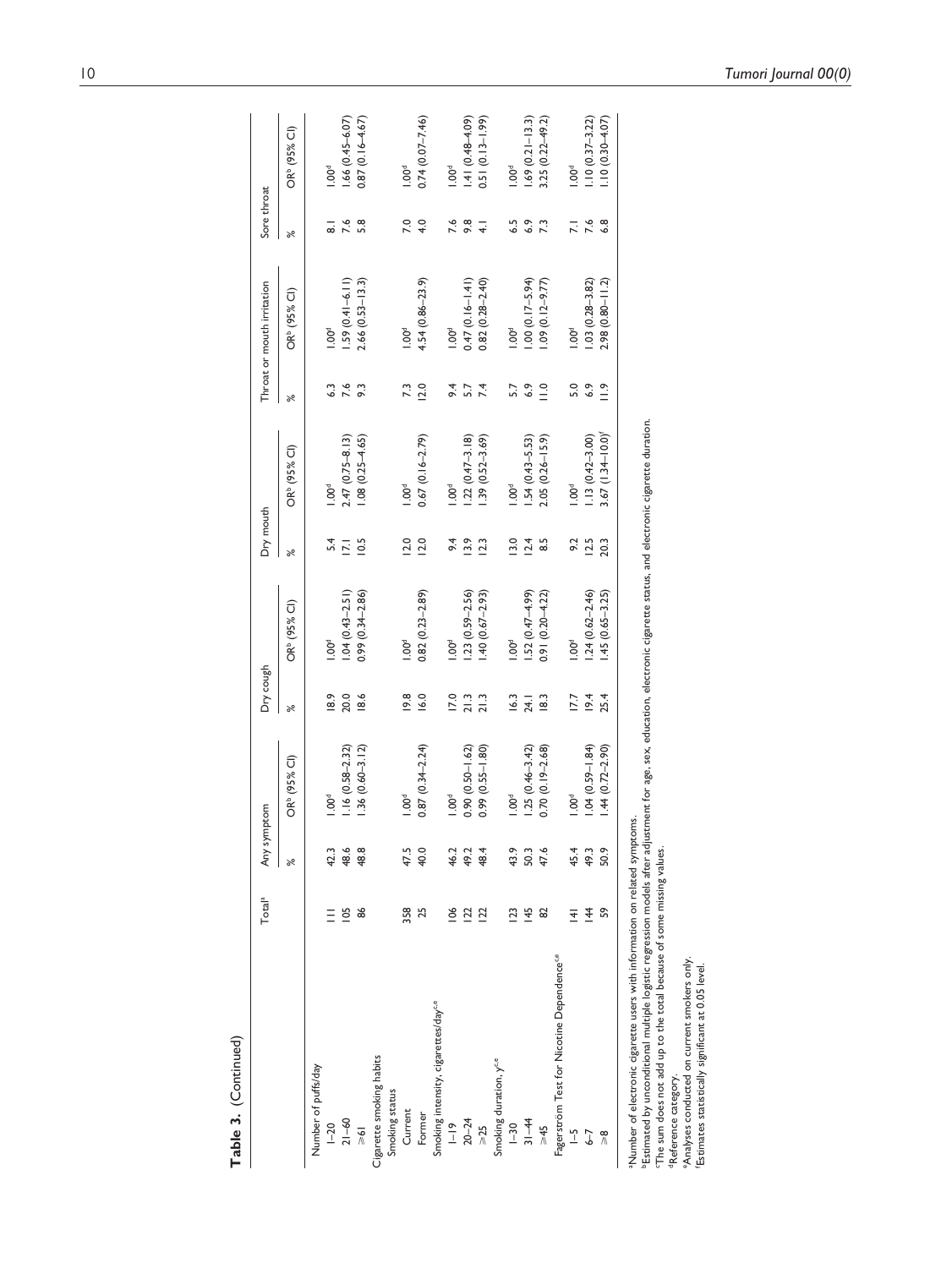The proportion of electronic cigarette users experiencing an adverse event is lower than in a US study, in which 58% of 1624 electronic cigarette ever users reported at least 1 symptom,  $40\%$  cough, and  $31\%$  dry or irritated mouth or throat.<sup>27</sup> These differences can be explained by the fact that our sample comprised relatively heavy smokers who may already have symptoms like cough or dry mouth, $41$  making it difficult to distinguish adverse events attributable to conventional cigarettes from those attributable to electronic cigarettes. This may lead to underreporting of electronic cigarette adverse events.<sup>27</sup> Indeed, in our population, current smokers reported higher proportions of adverse events compared to former smokers.42

Among other symptoms, 7 patients (1.8% of the total sample) reported tachycardia or heart pain, in line with previous evidence that short-term use of electronic cigarettes increases heart rate.<sup>25</sup> One patient  $(0.3\%)$  reported that the device exploded and burned the face. This is not an isolated case as it has been reported that burn and explosion injuries caused by electronic cigarettes are rare but not negligible.31,32,38

This study has some limitations, mainly inherent to the design based on self-reported information, so recall bias cannot be ruled out and conclusions cannot be drawn on causal inference. Moreover, only a few electronic cigarette users were enrolled in northern Italy, thus generalization of findings to the whole country might be debatable. Finally, as we included mainly current smokers seeking support for smoking cessation in SCS, we cannot generalize the results to all cigarette smokers. Among the study strengths, although the sample is not large enough to evaluate frequencies in subgroups, this is one of the largest studies conducted in Europe recording adverse events attributable to electronic cigarettes<sup>16</sup> and providing data on electronic cigarette use in smoke-free environments.<sup>15</sup> Moreover, although we do not have the response rate in each SCS, the number of smokers who refused to enter the study was null or limited.

# **Conclusions**

In Italy, smokers use electronic cigarettes with nicotine where conventional cigarette smoking is banned. Consequently, to avoid dual use of electronic and conventional cigarettes, we support the recent WHO suggestion to ban electronic cigarettes at least in public places and workplaces where smoking is prohibited.<sup>9</sup> Despite the relatively short duration of use in our sample, the risk of adverse events, including dry mouth, irritation in the mouth or throat, and dry cough, was frequent, even for brief duration of consumption. The symptoms attributable to electronic cigarette use should not be underestimated.

## **Acknowledgements**

The authors thank the Centro Studi AIPO and its staff for help in coordinating the network of centers for various smoking cessation services and Judith D. Baggott for language editing.

## **Authors' contributions**

S.G. and S.H. had the original idea for the study. S.G. and A.L. coordinated the study in collaboration with S.H., A.S., and P.M. S.G. and A.L. contributed to finalizing the survey questionnaire. L.C., G.D.P., S.E.V., G.I., P.M., M.P., F.P., B.P., M.F.P., R.P., N.P., S.R., and R.S. provided data from the survey. E.B. carried out the statistical analysis under the supervision of A.L. and X.L. S.G. and E.B. wrote the article in collaboration with X.L. and A.L. L.C., G.D.P., S.E.V., S.H., G.I., P.M., M.P., F.P., B.P., M.F.P., R.P., N.P., S.R., R.S., A.S., A.O., and P.v.d.B. made substantial contributions to conception, design, and data interpretation. All the authors approved the final version of the manuscript.

## **Author's Note**

Anna Odone is also affiliated with IRCCS San Raffaele Scientific Institute, Milan, Italy.

# **Declaration of conflicting interest**

The authors declare no potential conflicts of interest with respect to the research, authorship, and/or publication of this article.

## **Funding**

The authors disclosed receipt of the following financial support for the research, authorship and/or publication of this article: S.G. was partially funded by the Italian League Against Cancer (LILT, Milan).

# **ORCID iDs**

Silvano Gallus D <https://orcid.org/0000-0002-8967-0400> Maria Papale **i** <https://orcid.org/0000-0001-7386-9039>

#### **Supplemental material**

Supplemental material for this article is available online.

#### **References**

- 1. Liu X, Lugo A, Davoli E, et al. Electronic cigarettes in Italy: a tool for harm reduction or a gateway to smoking tobacco? *Tob Control* 2020; 29: 148–152.
- 2. Twyman L, Watts C, Chapman K, et al. Electronic cigarette use in New South Wales, Australia: reasons for use, place of purchase and use in enclosed and outdoor places. *Aust NZ J Public Health* 2018; 42: 491–496.
- 3. Dawkins L, Turner J, Roberts A, et al. 'Vaping' profiles and preferences: an online survey of electronic cigarette users. *Addiction* 2013; 108: 1115–1125.
- 4. Gallus S, Lugo A, Pacifici R, et al. E-cigarette awareness, use, and harm perceptions in Italy: a national representative survey. *Nicotine Tob Res* 2014; 16: 1541–1548.
- 5. Filippidis FT, Laverty AA, Gerovasili V, et al. Two-year trends and predictors of e-cigarette use in 27 European Union member states. *Tob Control* 2017; 26: 98–104.
- 6. Laverty AA, Filippidis FT and Vardavas CI. Patterns, trends and determinants of e-cigarette use in 28 European Union Member States 2014–2017. *Prev Med* 2018; 116: 13–18.
- 7. Bals R, Boyd J, Esposito S, et al. Electronic cigarettes: a task force report from the European Respiratory Society. *Eur Respir J* 2019; 53: 1801151.